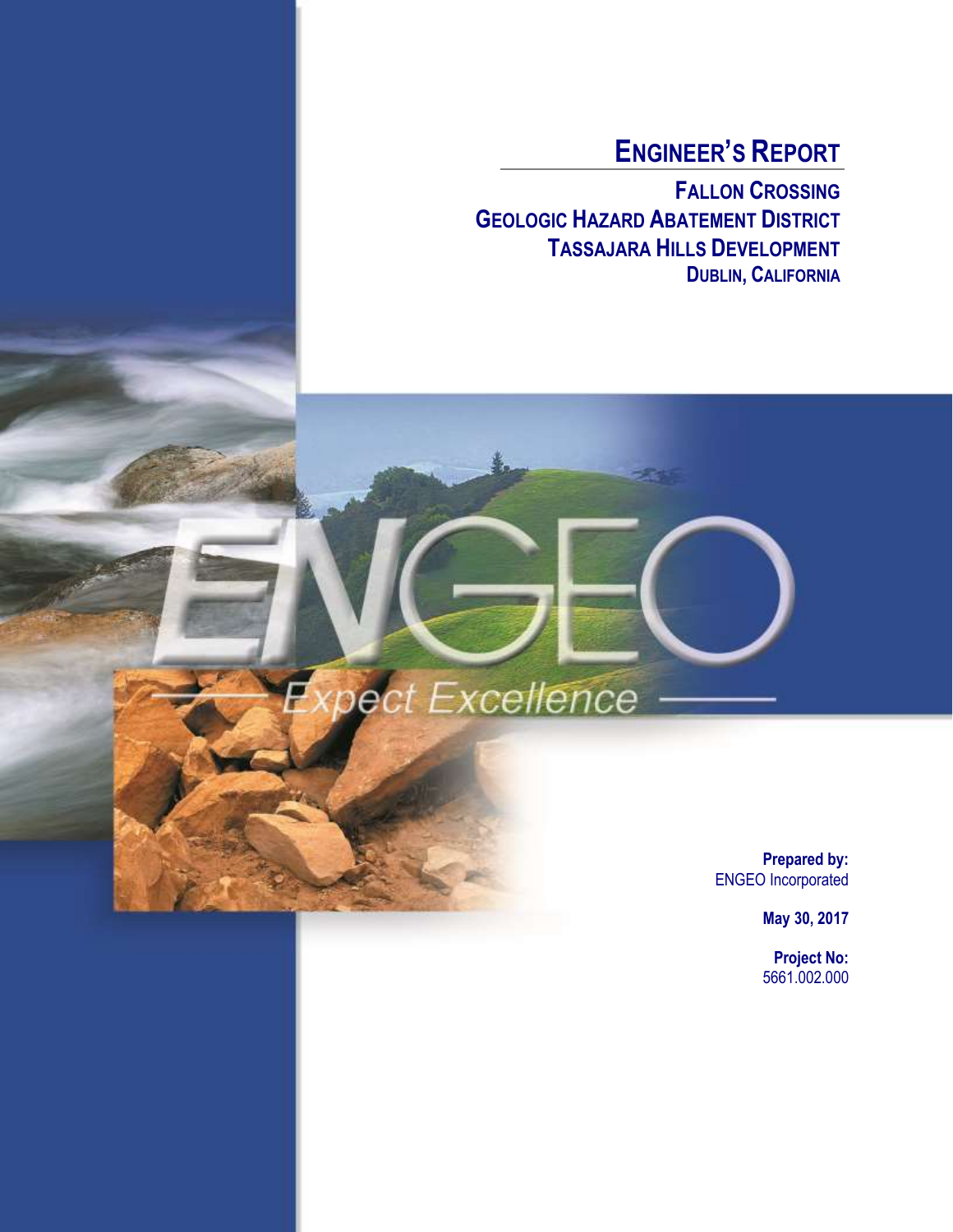

### **TABLE OF CONTENTS**

#### Page

| III. GEOLOGIC HAZARD ABATEMENT DISTRICT BOUNDARIES3     |
|---------------------------------------------------------|
|                                                         |
| V. DESCRIPTION OF IMPROVEMENTS MAINTAINED BY THE GHAD 4 |
|                                                         |
|                                                         |
|                                                         |

**EXHIBIT A –** Legal Description and Plat

**EXHIBIT B –** Fallon Crossing GHAD Budget – Tassajara Hills Development **EXHIBIT C** – 10-year GHAD Budget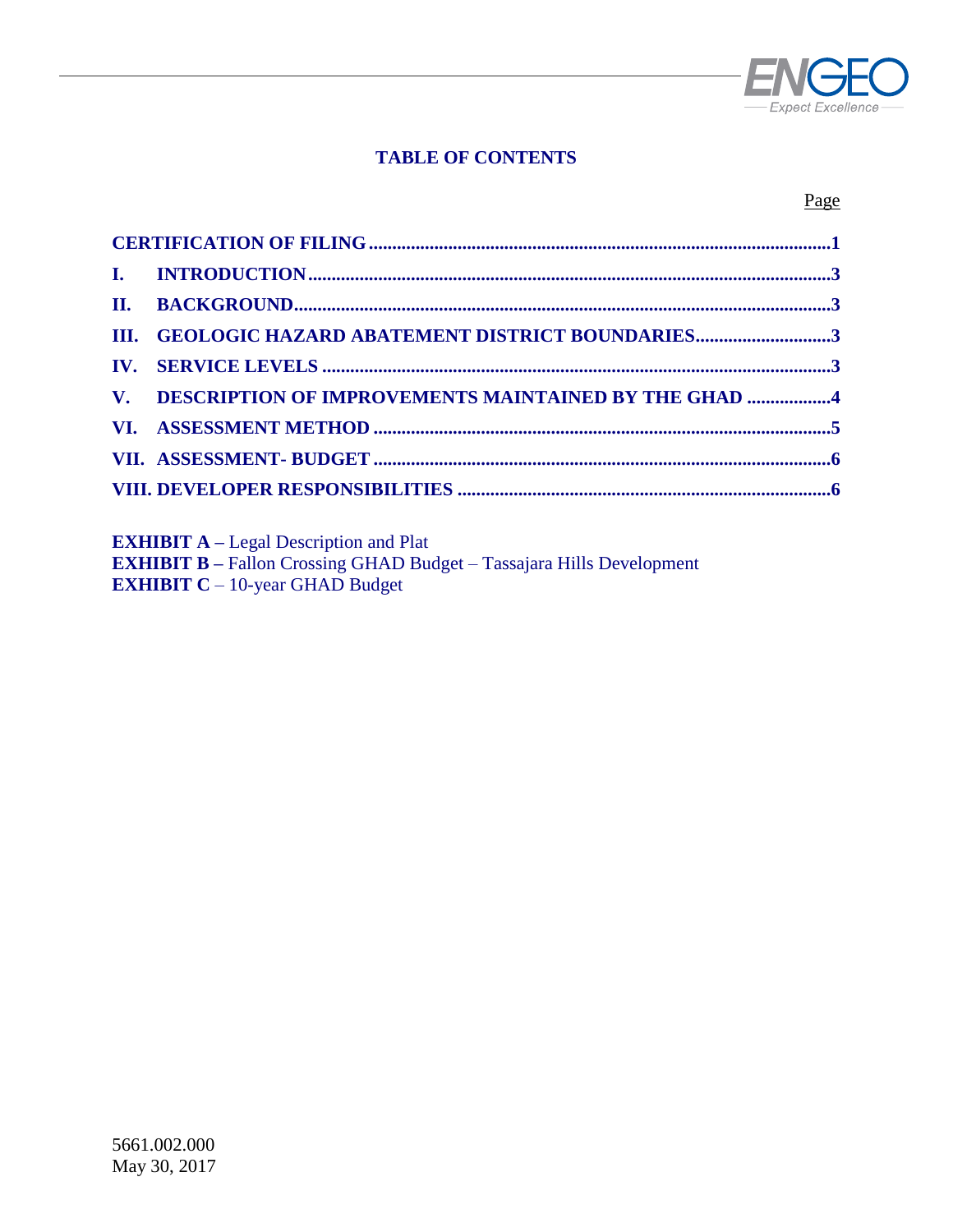

## **ENGINEER'S REPORT**

#### Fallon Crossing GEOLOGIC HAZARD ABATEMENT DISTRICT TASSAJARA HILLS DEVELOPMENT ANNEXATION (Pursuant to the Public Resources Code of the State of California, Section 26500 et seq.)

#### <span id="page-2-0"></span>**CERTIFICATION OF FILING**

The Geologic Hazard Abatement District ("GHAD") provides monitoring and maintenance of improvements related to geologic hazard management and other responsibilities as a landowner, within the Tassajara Hills Development portion of the Fallon Crossing GHAD and levies, and collects assessments in order to perform its activities.

The improvements, which are the subject of this report, are defined as any activity necessary or incidental to the prevention, mitigation, abatement, or control of a geologic hazard, construction, maintenance, repair, or operation of improvement; or the issuance and servicing of bonds issued to finance any of the foregoing (Section 26505).

This report consists of eight parts, as follows:

- I. INTRODUCTION
- II. BACKGROUND
- III. GEOLOGIC HAZARD ABATEMENT DISTRICT BOUNDARIES
- IV. SERVICE LEVELS
- V. DESCRIPTION OF GHAD MAINTAINED IMPROVEMENTS
- VI. ASSESSMENT METHOD
- VII. ASSESSMENT LIMIT BUDGET PROJECTION
- VIII. DEVELOPER RESPONSIBILITIES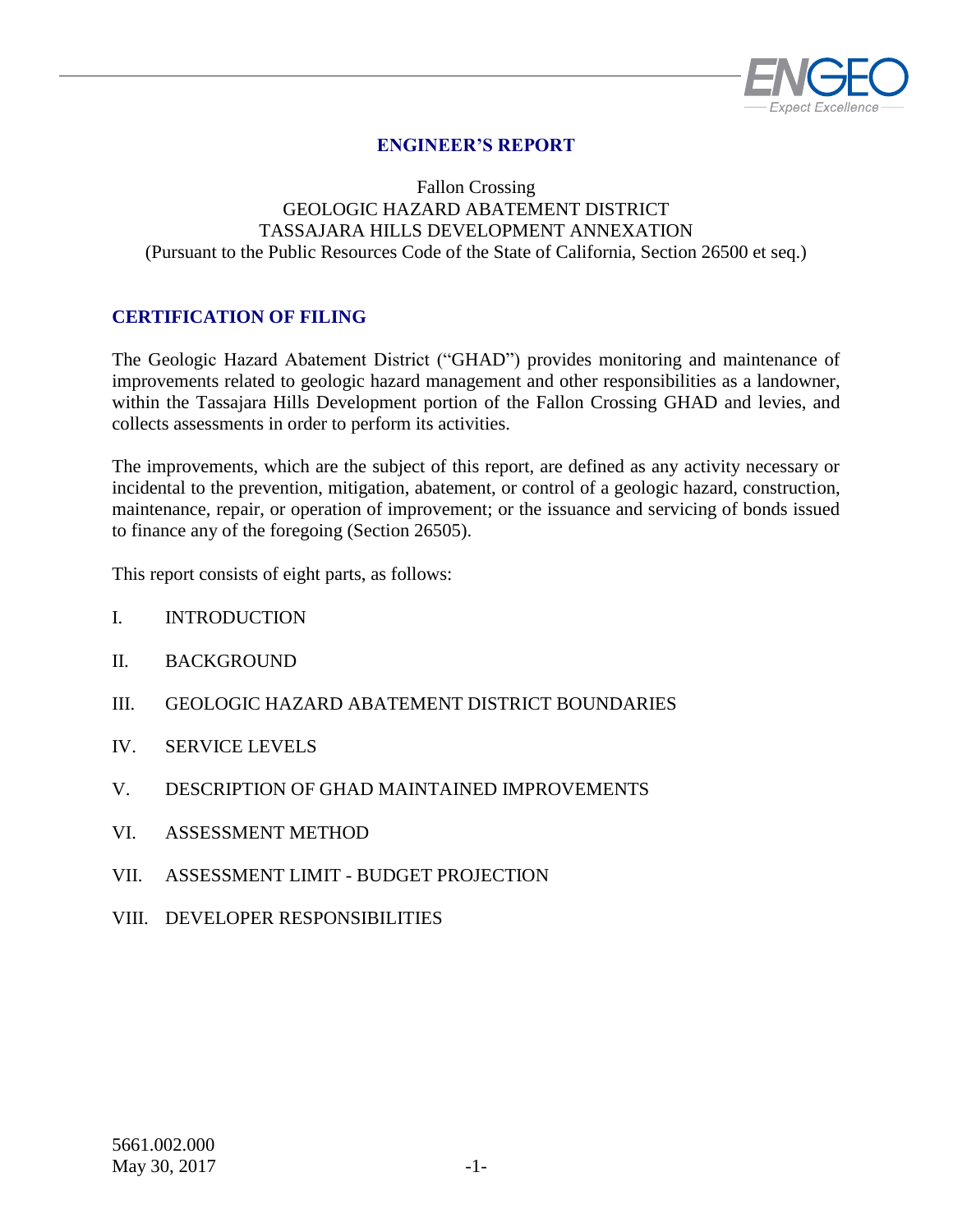



I HEREBY CERTIFY that the enclosed Engineer's Report was approved and confirmed by the GHAD Board on the \_\_ day of \_\_\_\_\_\_\_\_\_ 2017.

> David Haubert Chair of the Board Fallon Crossing Geologic Hazard Abatement District Dublin, California

\_\_\_\_\_\_\_\_\_\_\_\_\_\_\_\_\_\_\_\_\_\_\_\_\_\_\_\_\_\_\_\_\_\_\_\_\_\_\_\_\_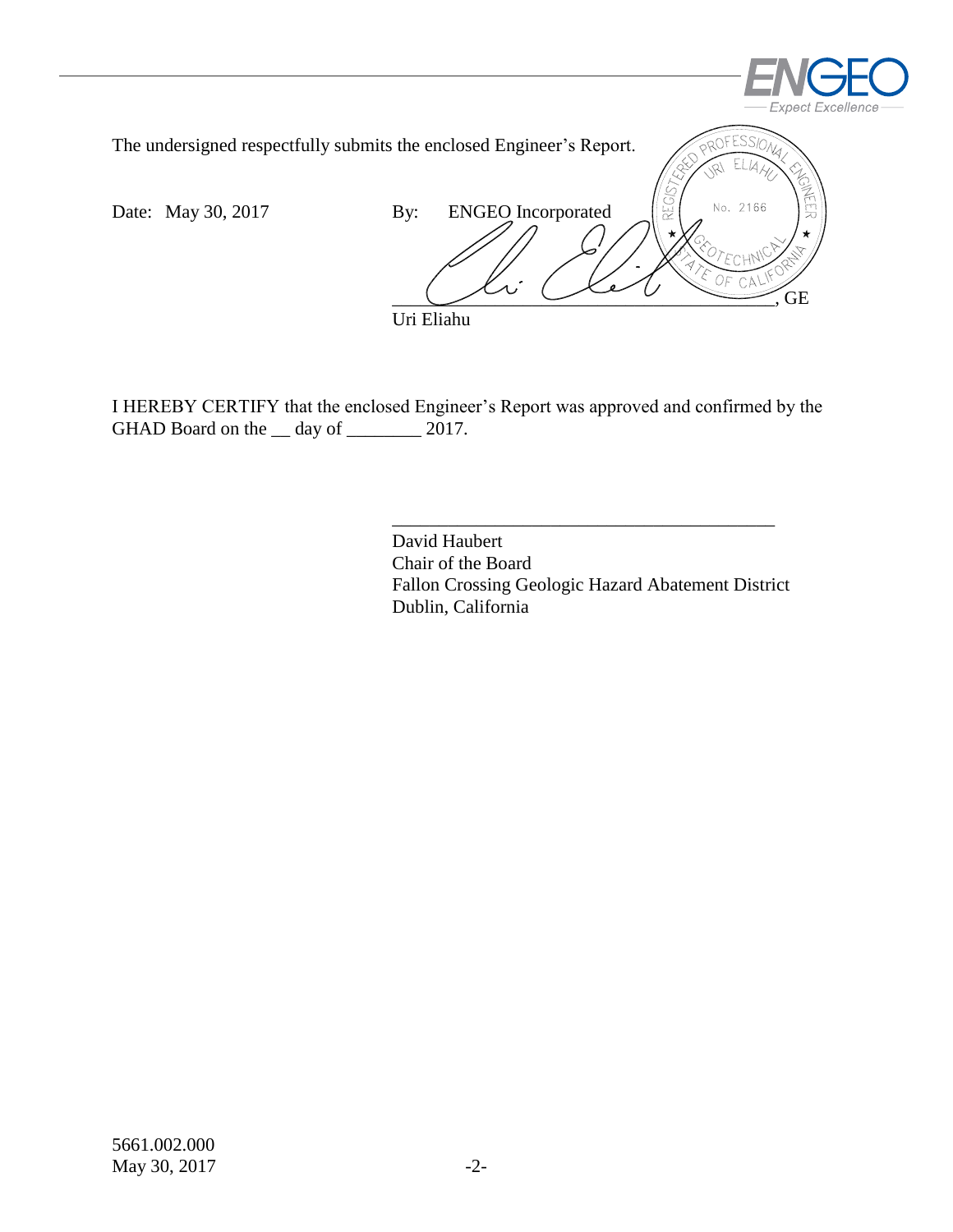

#### **ENGINEER'S REPORT**

**for**

#### **FALLON CROSSING GEOLOGIC HAZARD ABATEMENT DISTRICT TASSAJARA HILLS DEVELOPMENT DUBLIN, CALIFORNIA for the ESTABLISHMENT OF AN ASSESSMENT LIMIT**

#### <span id="page-4-0"></span>**I. INTRODUCTION**

The Dublin City Council formed the Fallon Crossing Geologic Hazard Abatement District ("GHAD" or "District") on August 16, 2011, with approval of Resolution 147-11, under authority of the California Public Resources Code (Division 17, commencing with Section 26500). Included within the District were 106 single-family residences and adjacent open spaces within the Fallon Crossing development (Tract 7617). The Dublin City Council members act as the Board of Directors of the Fallon Crossing GHAD.

#### <span id="page-4-1"></span>**II. BACKGROUND**

The developer of the Tassajara Hills development ("Site") previously prepared the Fallon Crossing GHAD Plan of Control ("Plan of Control") for the Tassajara Hills Development under separate cover. The Plan of Control describes the GHAD's responsibilities to permanently monitor and maintain GHAD improvements within the Site. This Engineer's Report describes the establishment of an assessment level to fund GHAD activities necessary or incidental to geologic hazard mitigation, abatement and control.

#### <span id="page-4-2"></span>**III. GEOLOGIC HAZARD ABATEMENT DISTRICT BOUNDARIES**

The boundaries for the GHAD Annexation Area are shown in the legal description and plat attached hereto as Exhibit A.

#### <span id="page-4-3"></span>**IV. SERVICE LEVELS**

The GHAD's activities are those that are necessary or incidental to the prevention, mitigation, abatement, or control of geologic hazards including construction, maintenance, repair, or operation of any improvement; and the issuance and servicing of bonds issued to finance any of the foregoing.

The GHAD provides for the administration and review of facilities within the budgeted limits, including the following services:

1. Oversight of GHAD operations, including reporting to the GHAD Board of Directors.

5661.002.000 May 30, 2017  $-3$ -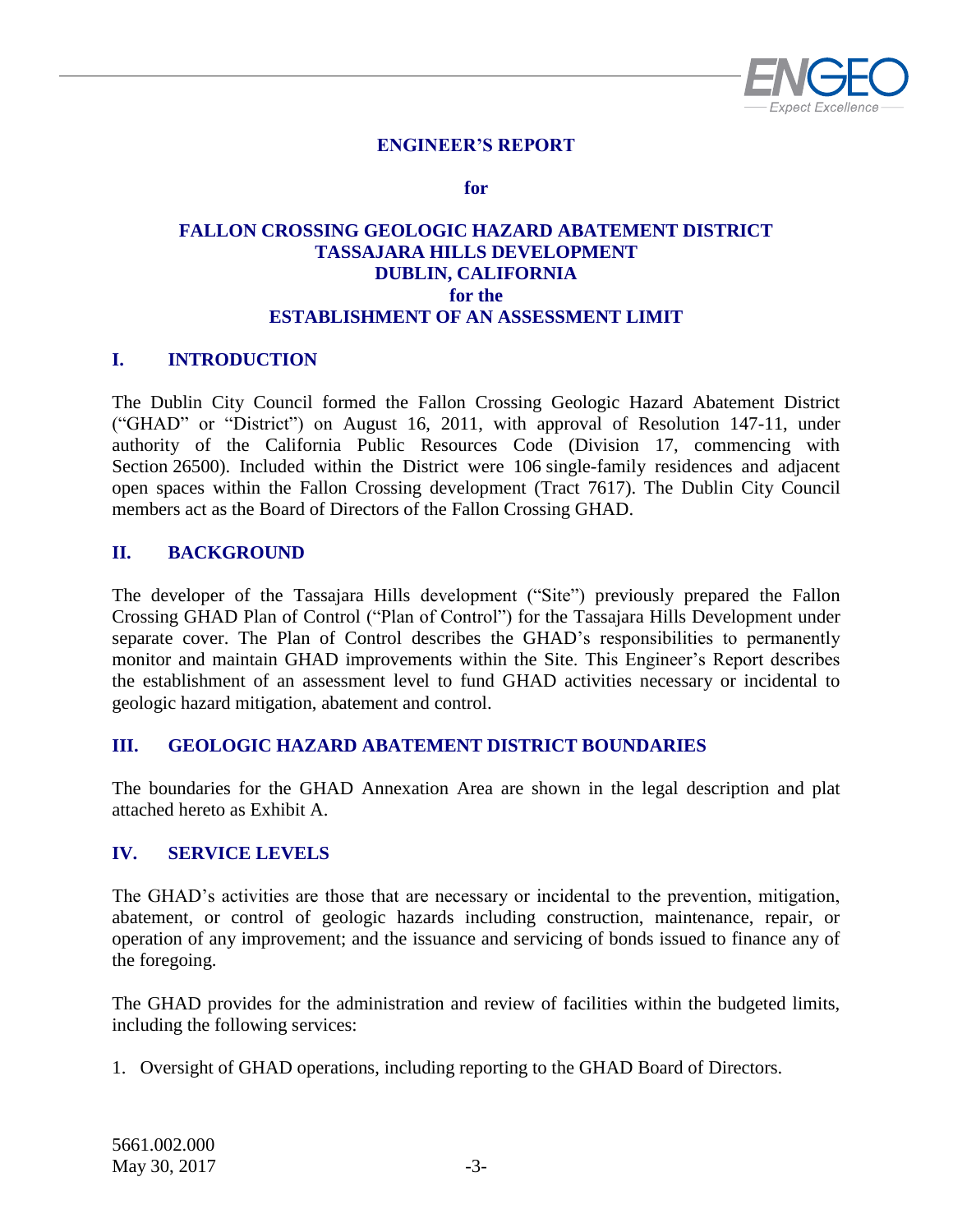

- 2. In conjunction with the County Assessor's Office, setting the annual levying of assessments on the property tax rolls.
- 3. Engagement of technical professionals to perform the monitoring duties as described in the Plan of Control.
- 4. Performance of GHAD maintenance activities in accordance with the Plan of Control. These maintenance activities and areas include:
	- Developer or GHAD-constructed retaining walls, including repair if structural integrity of a wall or adjacent structure(s) is threatened
	- Water detention, bioretention cells, and vegetated bio-swales facility maintenance, including access road
	- Slopes
	- Debris benches
	- Emergency vehicle access (EVA) and maintenance roads
	- Lined and unlined drainage ditches in developed areas and open space
	- Vegetation control within open space
	- Storm drain system improvements
	- Subdrains and subdrain outlets
	- Fuel management for fire suppression
	- Fencing
	- Mitigation swales
	- Slope and subdrain maintenance within GHAD easements.
- 5. The GHAD will also have maintenance, monitoring and repair responsibilities for slopes, which will include natural, reconstructed or partially reconstructed landslides.
- 6*.* Preparation of annual GHAD budgets for approval by the GHAD Board of Directors.

## <span id="page-5-0"></span>**V. DESCRIPTION OF IMPROVEMENTS MAINTAINED BY THE GHAD**

<span id="page-5-1"></span>The GHAD-maintained improvements are described in the Plan of Control. In general, these improvements include water quality facilities; drainage systems, including lined and unlined ditches in developed areas and open space; open-space storm drain inlets and outlets; subdrains and outlets; retaining walls; access roadways; and habitat features.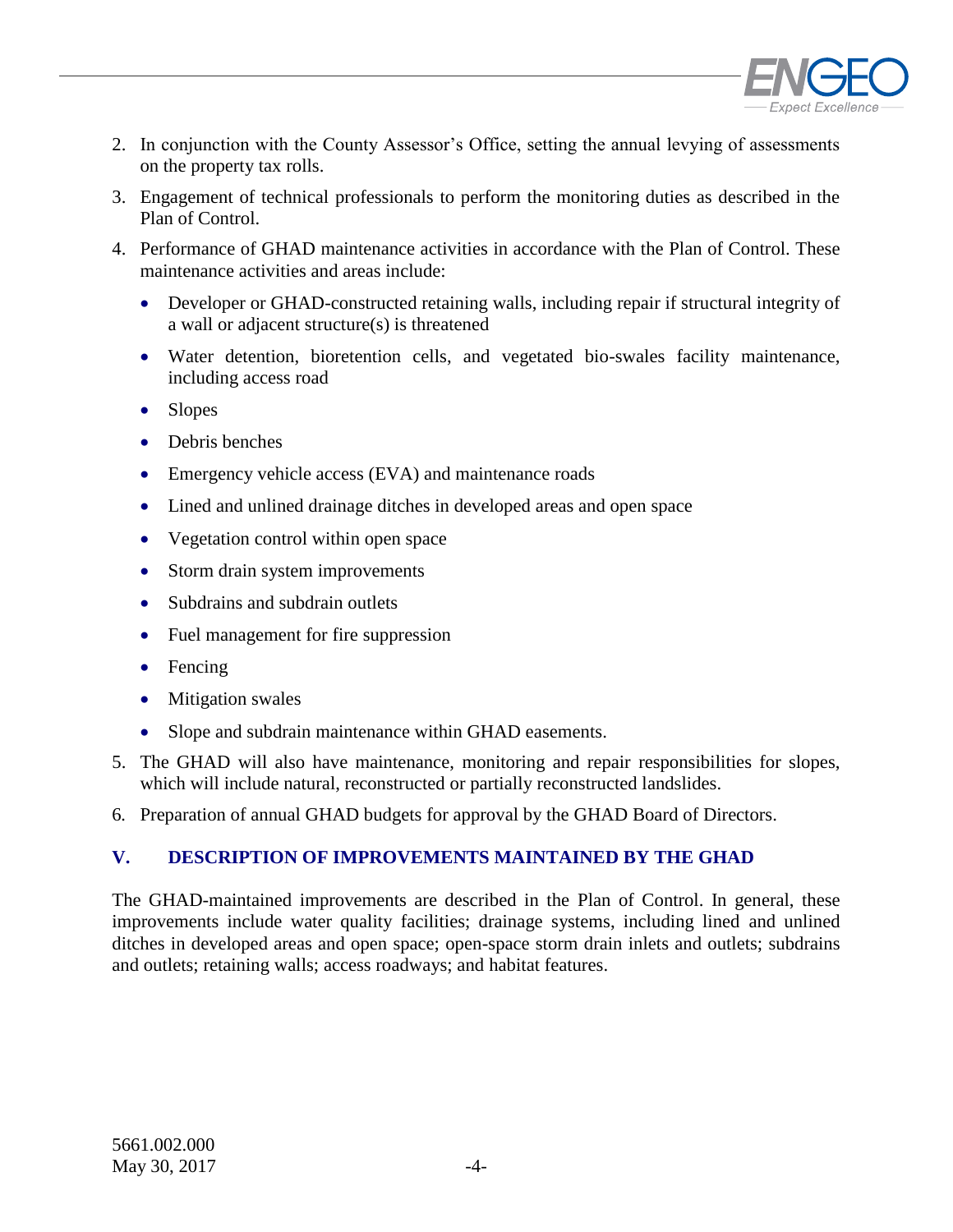

### **VI. ASSESSMENT METHOD**

The improvements and GHAD responsibilities described in Section V are distributed within the GHAD Annexation Area. The improvements described in this document will confer the following special benefits to the assessed parcels:

- 1. Protection from slope instability.
- 2. Protection from erosion due to uncontrolled surface water.
- 3. Protection of water quality.
- 4. Protection from wild land fires associated with unmanaged vegetation.
- 5. Protection of habitat features within the deed restricted parcels.

The GHAD assessment is distributed among all residential property owners within the GHAD Annexation Area. The improvements and responsibilities listed in Section V provide specific benefits to the properties within the GHAD Annexation Area and the improvements are constructed for the benefit of those assessed and not the general public.

As listed above and in Section 2.3 of the Plan of Control, the GHAD will monitor and maintain drainage facilities on the adjacent parcel. Although this area is outside the GHAD boundary, the maintenance of these facilities (including drainage pipes, slopes and mitigation swales, storm drains, and concrete-lined drainage ditches) is necessary to reduce the potential for uncontrolled stormwater infiltration, erosion, and other potential geologic hazards that could affect properties and improvements within the GHAD Annexation Area.

Single-family residential lots are assessed as one unit. The Site consists of 370 single-family residences. The total number of residential units within the Site was considered in light of the annual GHAD Annexation Area budget in developing the annual assessment amount. The Engineer hereby finds that residential properties within the GHAD Annexation Area receive substantially equal special benefit.

A financial analysis was performed to provide a framework for an operating budget for the on-going abatement, mitigation, prevention and control of geologic hazards within the GHAD Annexation Area. In preparation of the budget, several factors were considered including:

- Site geology
- Remedial grading
- Proximity of geologic hazards to proposed residences
- Improvements or structures
- Site access considerations
- Elements Requiring Routine Maintenance, including:
	- 1. Surface Drainage Facilities
	- 2. Graded Slopes
	- 3. Retaining Walls
	- 4. Detention Basin Facilities
	- 5. Fire Breaks
	- 6. Habitat Features

5661.002.000 May 30, 2017 -5-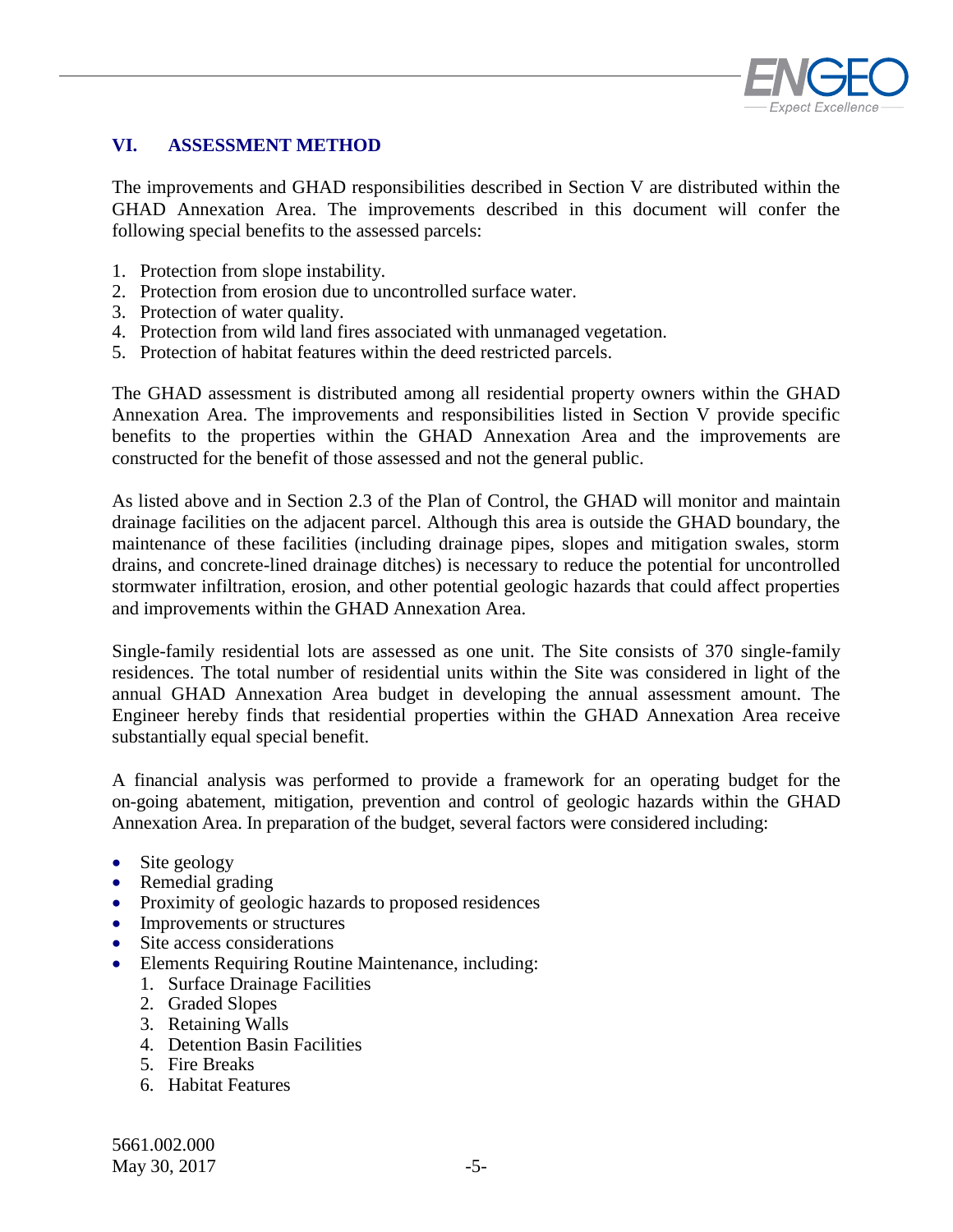

#### <span id="page-7-0"></span>**VII. ASSESSMENT- BUDGET**

The purpose of this Engineer's Report is to establish the assessment level and the apportionment of the assessment within the GHAD Annexation Area as required under Proposition 218. The annual budget in each subsequent fiscal year will apprise the GHAD Board of Directors of the estimated budget for the upcoming year.

Based on the estimated expenses for on-going operations, and allowing for larger (approximately \$1,100,000, adjusted in subsequent years for inflation) geologic events at 10-year intervals, a budget was prepared for the purpose of estimating initial assessment levels (Exhibit B).

The Engineer recommends an annual assessment limit for the Tassajara Hills portion of the Fallon Crossing GHAD of \$1,200 per detached single-residential unit (Fiscal Year 2016/17 dollars). The proposed initial assessment level will be automatically adjusted annually on December 1 to reflect the percentage change in the San Francisco-Oakland-San Jose Consumers Price Index plus 0.5 percent for All Urban Consumers. The initial levy for the Tassajara Hills development should be set to \$1,200 per single-family unit. The 10-year budget (Exhibit C) assumes a 2-percent inflation rate.

While the assumptions, estimated expenses, and reserve listed in Exhibit B were used to determine the assessment levels for the GHAD Annexation Area, they do not represent the actual budget for any 1 year of the GHAD's operation, since assessment of the individual parcels will be based on the issuance of building permits, which will occur over a number of years. In addition, the Engineer anticipates that the projected expense amounts will be reached over time and that these amounts will be inflation-adjusted in the year that the expenses occur.

Pursuant to the schedule set forth in Funding and Acceptance of Responsibility by the District (Exhibit E within the Plan of Control), the GHAD reserve at the time of transfer will be approximately \$350,000. Additionally, a minimum of 250 residences will be subject to the levy of the assessment at the time of transfer. Funds collected and remaining from the levy of assessments during the period that the developer is responsible for performing monitoring and maintenance activities shall be applied to meet the required GHAD reserve amount. In addition, receivables from the Alameda County Tax Collector will be included to meet the minimum reserve amount.

#### <span id="page-7-1"></span>**VIII. DEVELOPER RESPONSIBILITIES**

The developer of the Site is responsible for managing and maintaining the Tassajara Hills portion of the Fallon Crossing GHAD until the GHAD accepts responsibility for the GHAD Improvements as set forth in the Plan of Control. In addition, the developer is responsible for funding any necessary GHAD functions or business undertaken for the Tassajara Hills portion of the Fallon Crossing GHAD that the GHAD Officers or Board of Directors determine are necessary before the GHAD accepts the GHAD Improvements. If the developer fails to fund all or a portion of these costs, these costs shall be covered by the funds generated by and for the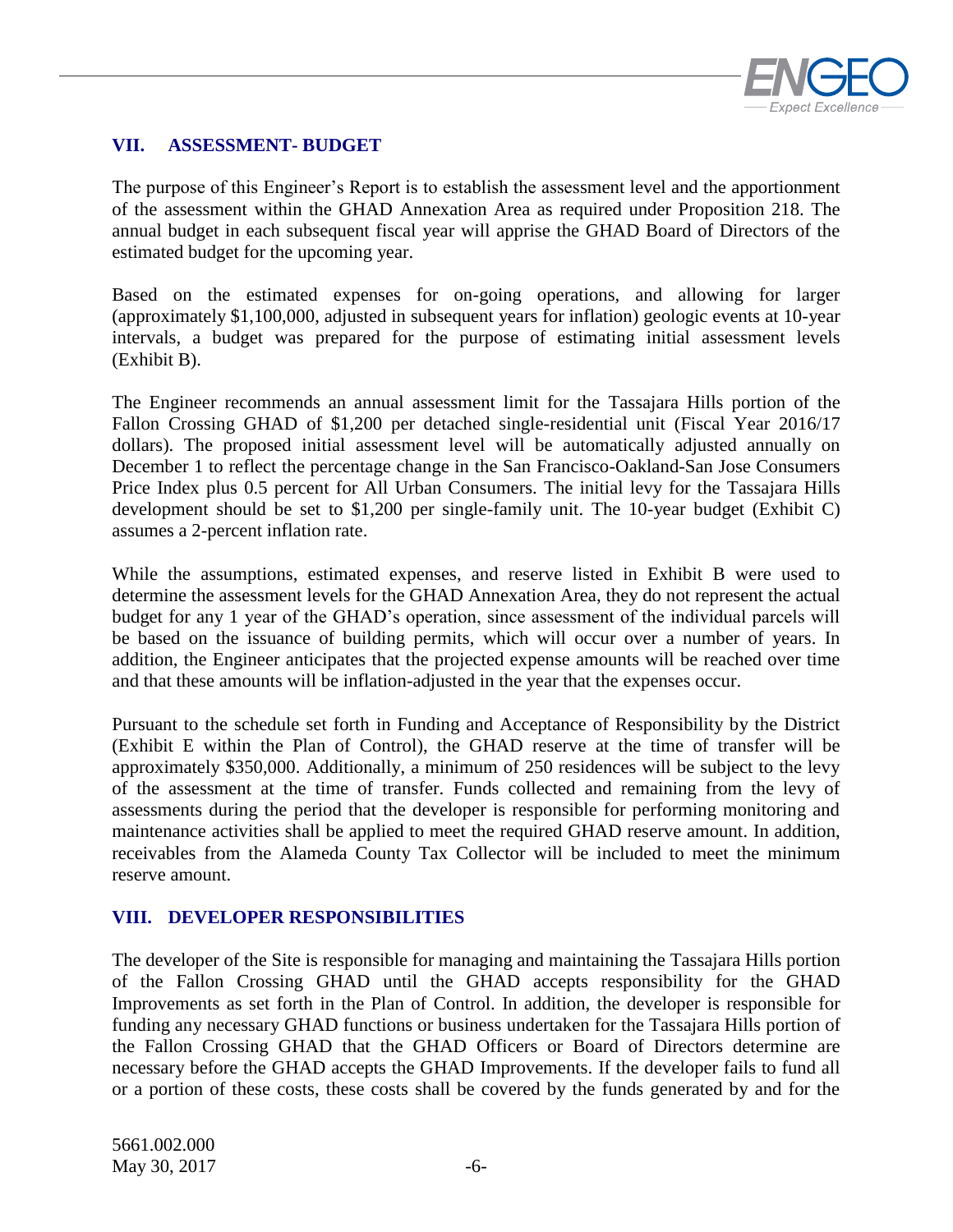

Tassajara Hills portion of the Fallon Crossing GHAD (i.e., through the assessment) and the developer shall be required to reimburse the GHAD for such costs before the GHAD can accept monitoring and maintenance responsibilities for the GHAD Improvements.

The GHAD may utilize funds generated by or for the Tassajara Hills development to conduct any necessary GHAD functions or business for the Tassajara Hills portion of the Fallon Crossing GHAD required before the GHAD accepts the GHAD improvements. Such functions and business can include periodic reporting to the GHAD Board of Directors and work performed by GHAD Officers to verify the GHAD is implemented in accordance with the Plan of Control and GHAD Law.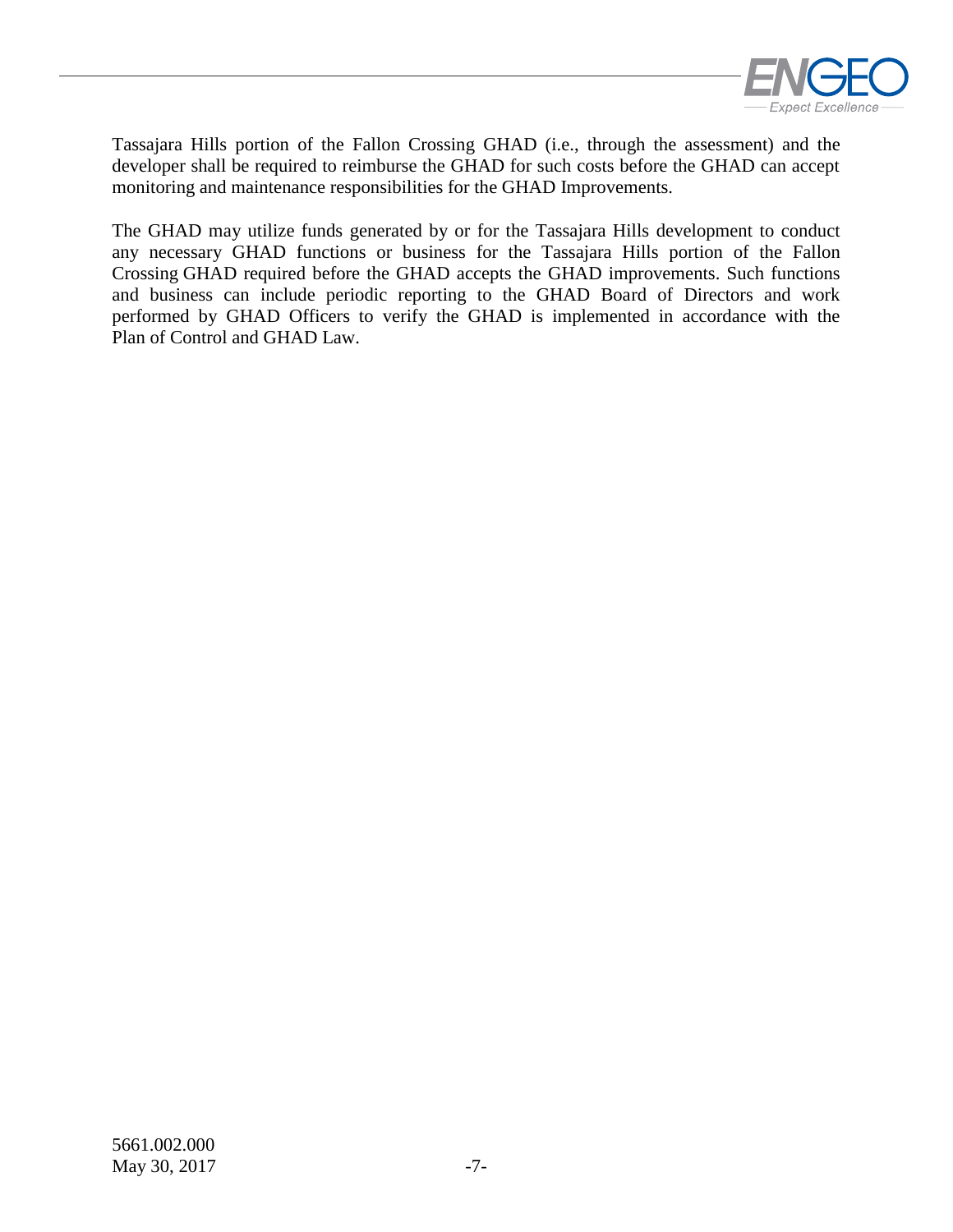

# **EXHIBIT A**

**Legal Description and Plat to Accompany Legal Description**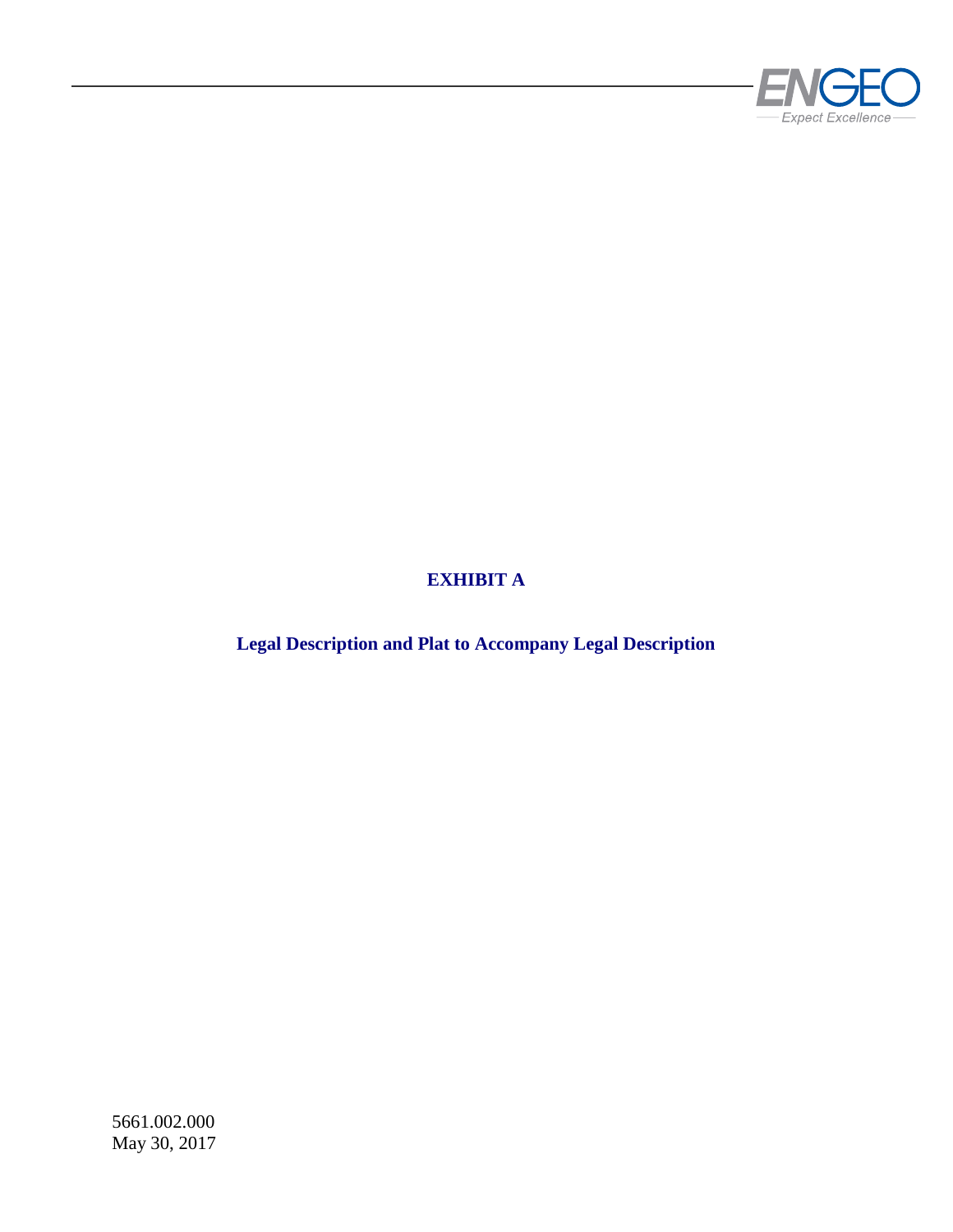#### EXHIBIT "A" **LEGAL DESCRIPTION**

ALL THAT CERTAIN REAL PROPERTY SITUATED IN THE CITY OF DUBLIN, COUNTY OF ALAMEDA, STATE OF CALIFORNIA, AND IS DESCRIBED AS FOLLOWS:

BEING A PORTION OF THE LAND AS DESCRIBED IN THE DEED TO RICHEY TRUST, ET AL, RECORDED ON NOVEMBER 09, 2001 IN DOCUMENT NUMBER 2001440482, OFFICIAL RECORDS OF ALAMEDA COUNTY, LYING SOUTH OF THE ALAMEDA AND CONTRA COSTA COUNTY LINE, DESCRIBED AS FOLLOWS:

BEGINNING AT THE SOUTHEAST CORNER OF SECTION 21, TOWNSHIP 2 SOUTH, RANGE 1 EAST, MOUNT DIABLO BASE AND MERIDIAN; THENCE ALONG THE SOUTHERN LINE OF SAID SECTION 21, NORTH 89°20'13" WEST, 1866.14 FEET TO THE MOST EASTERN CORNER OF SAID PARCEL 2; THENCE LEAVING SAID SOUTHERN LINE AND ALONG THE SOUTHEASTERN LINE OF SAID PARCEL 2, SOUTH 31°01'01" WEST, 953.28 FEET; THENCE SOUTH 33°22'51" WEST, 92.98 FEET TO THE EASTERLY LINE OF COUNTY ROAD NO. 2568 (TASSAJARA ROAD): THENCE LEAVING SAID SOUTHEASTERN LINE, ALONG SAID CENTER LINE NORTH 13°02'45" WEST, 165.79 FEET TO A CURVE TO THE LEFT HAVING A RADIUS OF 833.00 FEET, A DELTA OF 26°03'30"; THENCE ALONG SAID CURVE AN ARC LENGTH OF 378.85 FEET; THENCE NORTH 39°06'15" WEST, 637.44 FEET TO A CURVE TO THE RIGHT HAVING A RADIUS OF 767.00 FEET, A DELTA OF 45°10'30"; THENCE ALONG SAID CURVE AN ARC LENGTH OF 604.74 FEET; THENCE NORTH 06°04'15" EAST, 99.53 FEET TO THE ALAMEDA/CONTRA COSTA COUNTY LINE; THENCE ALONG SAID COUNTY LINE, NORTH 73°50'31" EAST, 6067.92 FEET; THENCE LEAVING SAID COUNTY LINE, SOUTH 01°07'46" WEST, 2503.12 FEET TO THE SOUTHERN LINE OF SECTION 22, TOWNSHIP 2 SOUTH, RANGE 1 EAST, MOUNT DIABLO BASE AND MERIDIAN; THENCE ALONG LAST SAID LINE, NORTH 89°20'57" WEST, 2609.11 FEET TO THE POINT OF **BEGINNING.** 

APN.: 985-0001-001-01

**END OF DESCRIPTION** 

PREPARED BY:

IAN MACDOMALD LICENSED LAND SURVEYOR NO. 8817 (EXP. 12/31/17)

STÁTÉ OF CALIFORNIA



 $4/19/17$ 

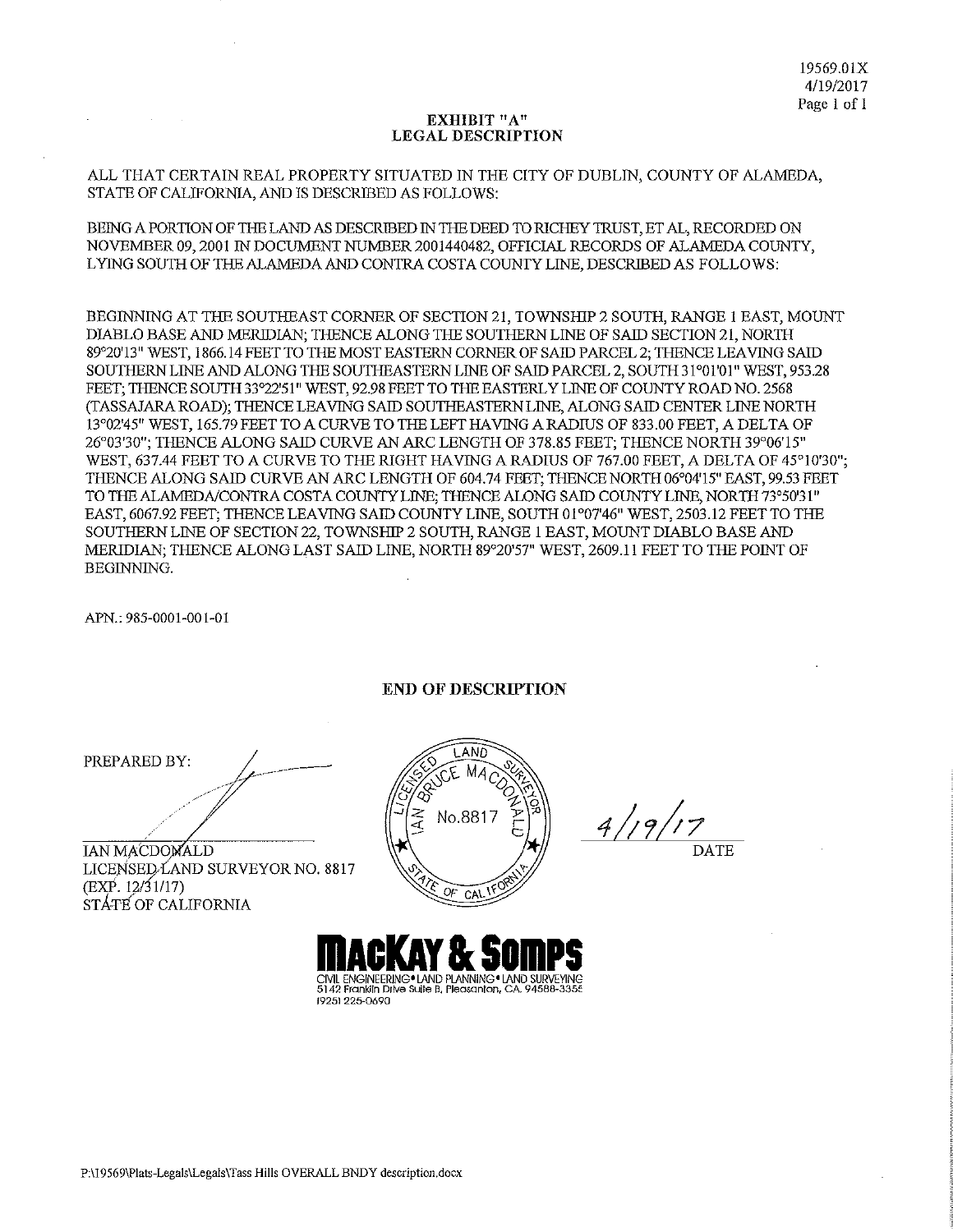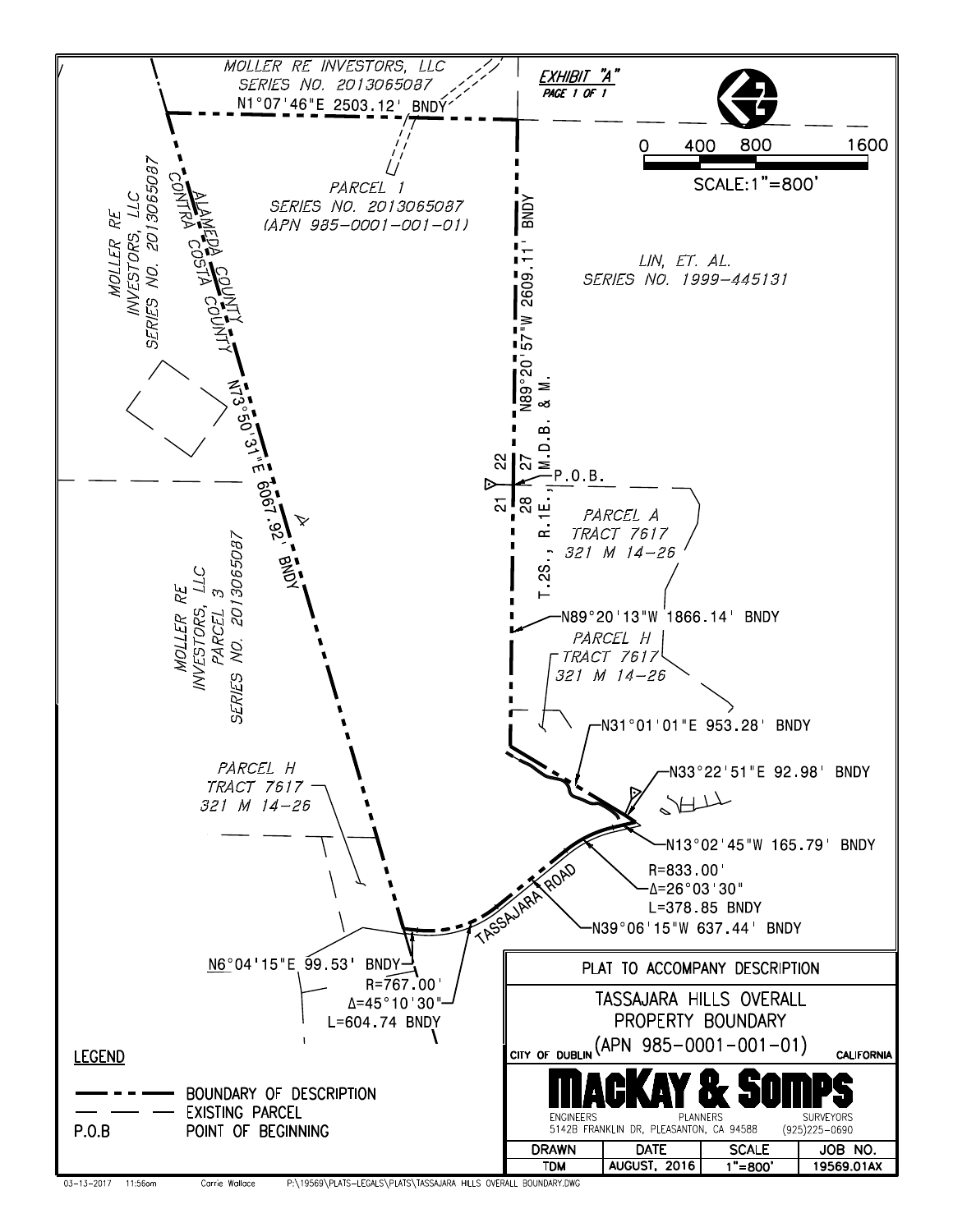

## **EXHIBIT B**

**Fallon Crossing GHAD Budget**

**Tassajara Hills Development**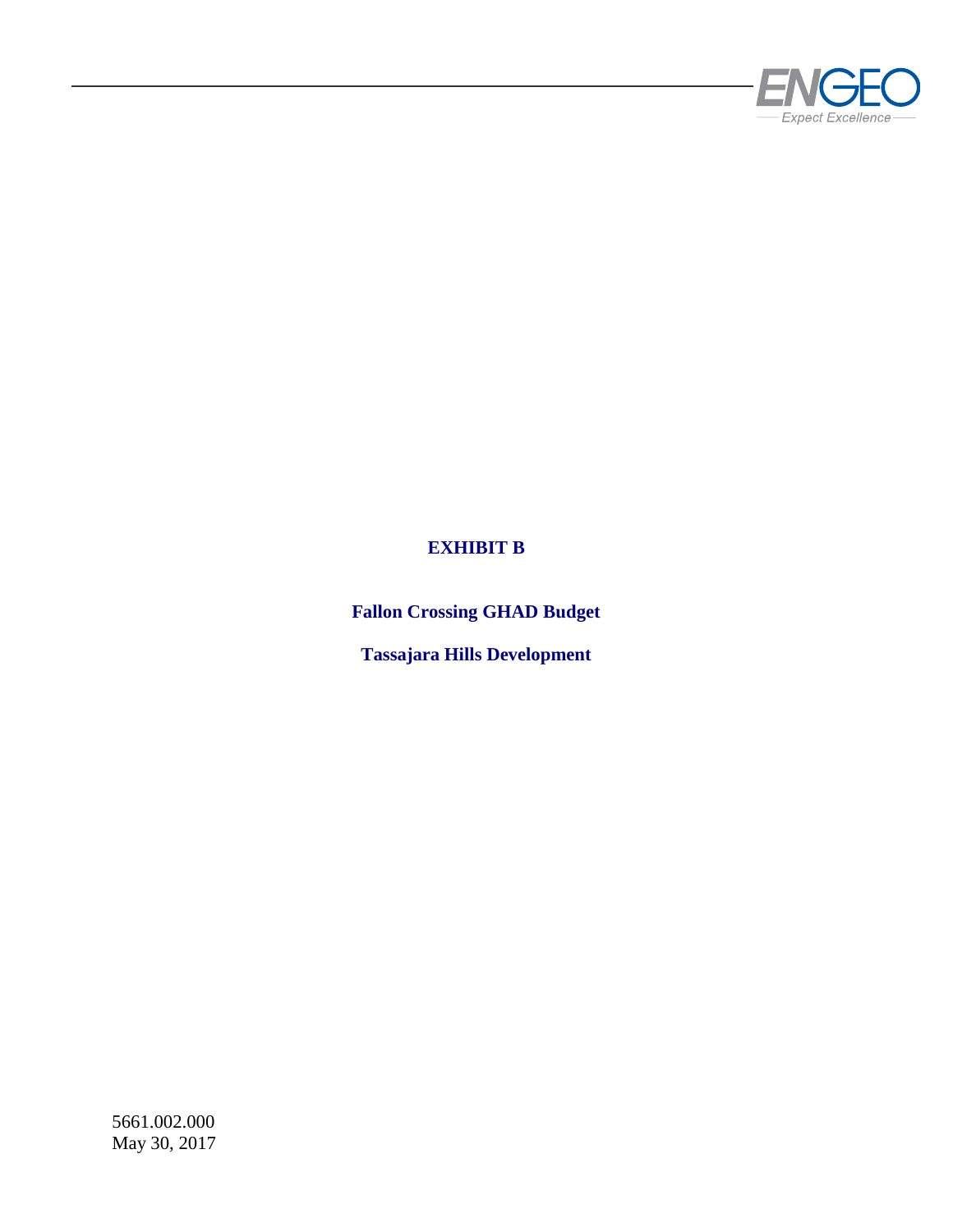

#### **Fallon Crossing Geologic Hazard Abatement District Tassajara Hills Development**

### **Budget**

#### **ASSUMPTIONS**

| Total No. of Single Family Residential Units | 370         |
|----------------------------------------------|-------------|
| Annual Assessment per Unit (FY 2017 \$)      | \$1,200     |
| Annual Adjustment in Assessment (estimated)  | 2.5%        |
| Inflation (estimated)                        | 2.0%        |
| <b>Investment Earnings (estimated)</b>       | 3.5%        |
| Frequency of Large-Scale Repair (years)      | 10          |
| Cost of Large-Scale Repair (current \$)      | \$1,100,000 |

#### **ESTIMATED ANNUAL EXPENSES IN FY 2017 DOLLARS**

| Administration and Accounting                    | \$30,636  |
|--------------------------------------------------|-----------|
| <b>Basin Monitoring Program</b>                  | \$12,500  |
| <b>GHAD Monitoring Program</b>                   | \$12,500  |
| <b>Creek Bank Maintenance/Erosion Protection</b> | \$30,000  |
| EVA/Fire Road Maintenance and Resurfacing        | \$3,533   |
| Sediment/Debris Removal from Concrete Ditches    | \$5,011   |
| <b>Mitigation Swales</b>                         | \$15,996  |
| Fence Maintenance/Fire Suppression               | \$19,596  |
| <b>Biofiltration Maintenance</b>                 | \$2,013   |
| <b>Detention Basin Maintenance</b>               | \$33,264  |
| Slope Stabilization (incl. minor landsliding)    | \$30,000  |
| Subdrain/Outfall Maintenance                     | \$2,300   |
| V-Ditch Replacement (Annualized)                 | \$6,681   |
| Open Space Pipelines (Annualized)                | \$5,973   |
| Retaining Wall Replacement (Annualized)          | \$1,100   |
| Fence Replacement (Annualized)                   | \$8,890   |
| Gravel EVA/Fire Road (Annualized)                | \$15,077  |
| Major Repair (Annualized)                        | \$110,000 |
| Miscellaneous/Contingency (10%)                  | \$34,507  |
|                                                  |           |

**Total**

\$379,577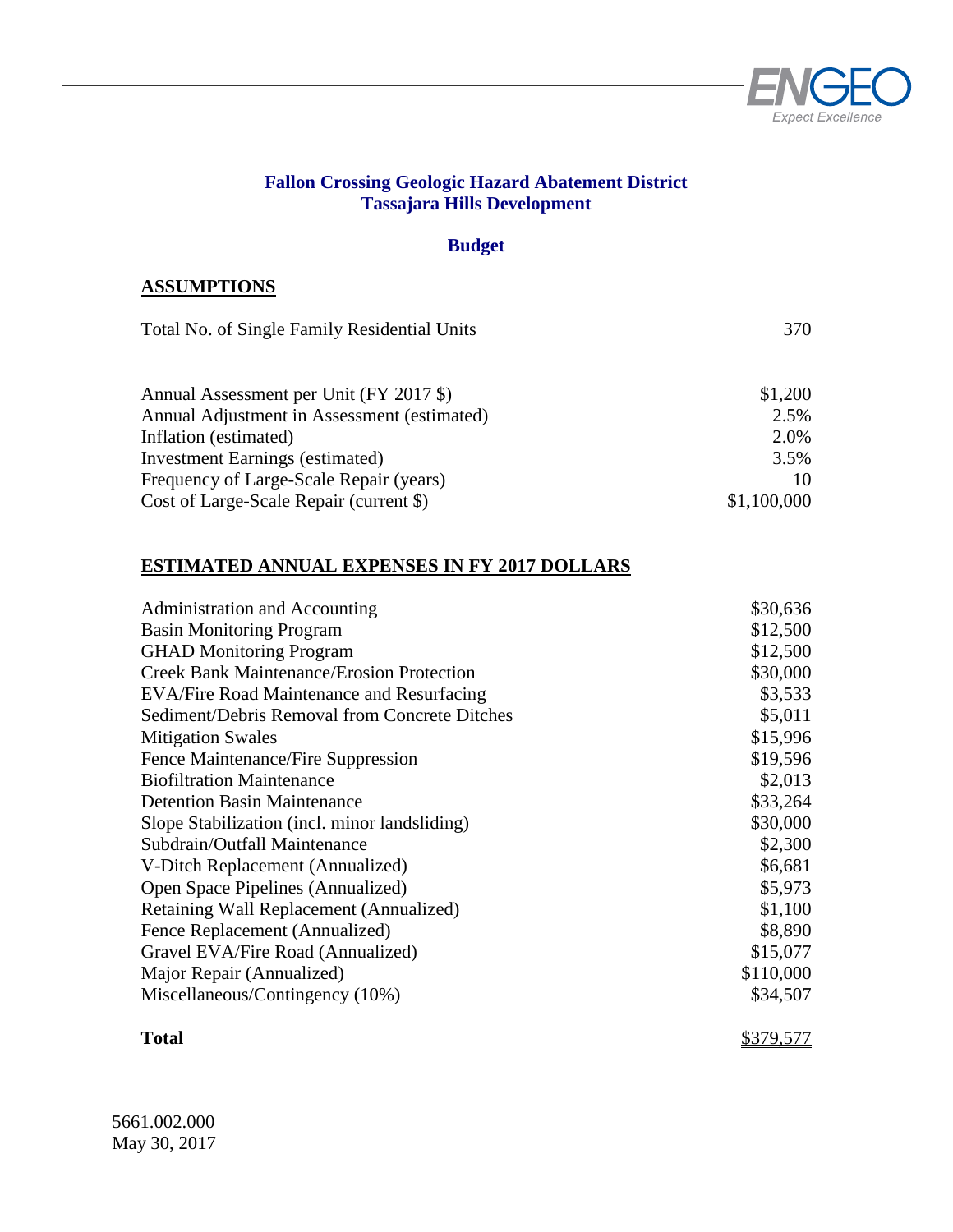

## **EXHIBIT C**

**10-year GHAD Budget**